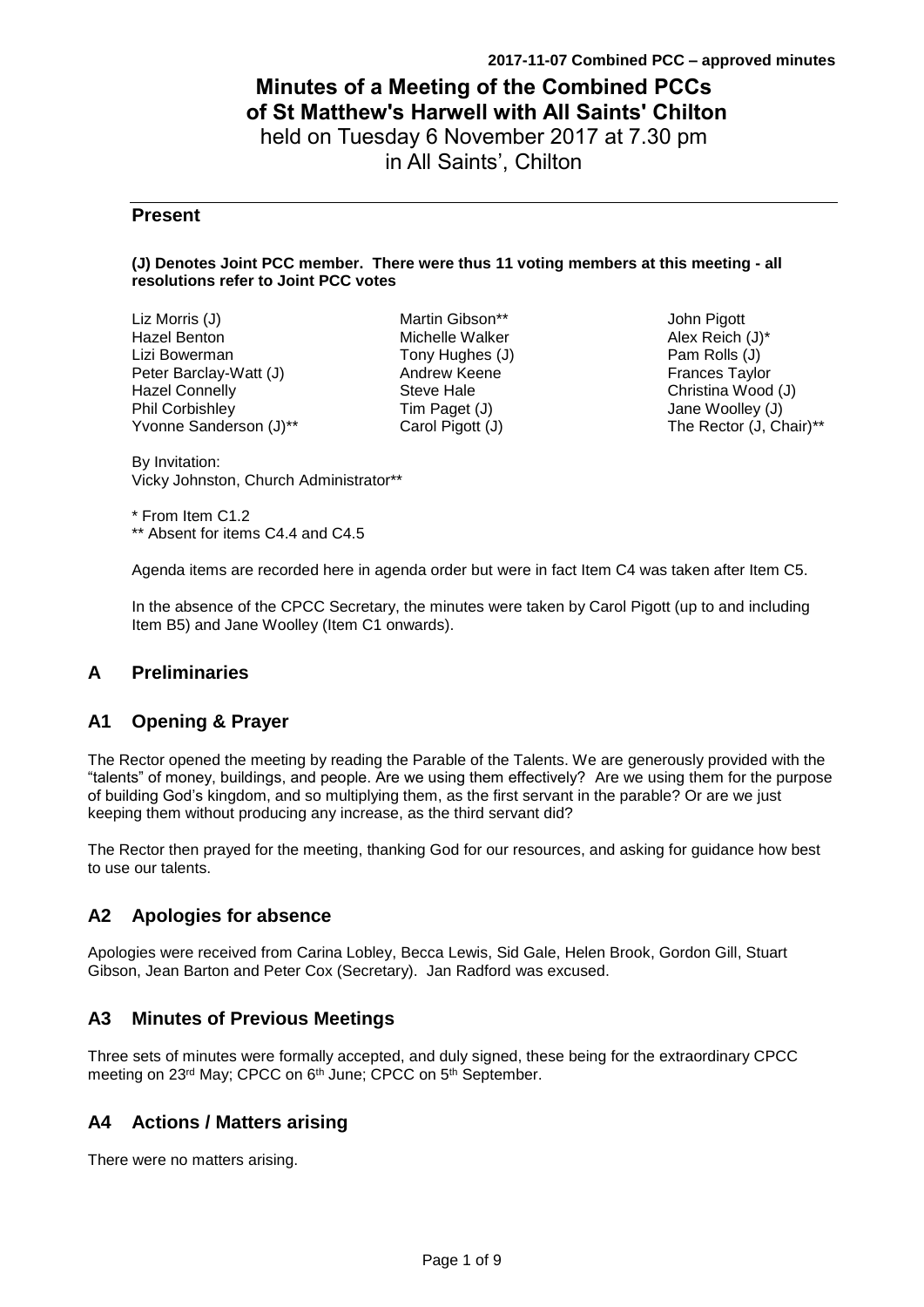### **B Mission Strands**

### **B 1 Children, Youth and Families**

The Rector thanked the Appointment committee and interview team, involved with the selection of our new Children and Families Worker. The position is to be filled by Melanie Shields and Sarah Barrett, who will share the post. They will take up the position in January 2018.

In Chilton, the Sunday Pebbles group will be re-locating from the upper room at All Saints' to the Village Hall, starting Sunday 12<sup>th</sup> November.

Holiday Club Admissions Policy would be agreed in the New Year, soon after Melanie and Sarah start work.

## **B 2 Evangelism and Discipleship of Adults**

#### **B 2.1 Home Groups**

Home groups have been following the Journeying Together material, linked to the Sunday sermons, and the studies have been well-received.

Pam reported that new material, from Bishop Steven, was appropriate for Advent, and groups would be using this. Churches are to be encouraged to be the three "Cs" of Contemplative, Compassionate and Courageous. Frances recommended an article in "The Door" about it. Peter Barclay-Watt's group would be "Praying the Psalms" in the interim.

#### **B 2.2 Marriage Course B 2.3 Alpha & Christianity Explored**

The Marriage, Alpha, and Christianity Explored courses would continue to be run, as appropriate.

#### **B 2.4 Science and Faith**

Science and Faith group continues to meet monthly, on the  $3<sup>rd</sup>$  Thursday of the month.

Carina Lobley had sent word on the Light Party, run during half term. Over 30 children, and adults, had attended. They were a mix of church members, and others, invited from Holiday Club attendees.

#### **B 2.5 Responding to Financial Need**

The Didcot CAP Centre was picking up speed. The second Debt Coach had been trained, and had started working with clients. Jude Burbage was involved with a local couple, as befriender.

The Rector reminded the meeting of the Acts 435 project, which had been first considered at the November 2016 CPCC. It was not proposed to sign up to the scheme at this time.

Didcot Emergency Foodbank had experienced a surge in demand, possibly due to the introduction of the new Universal Credit scheme for those on benefits. As this new scheme is designed to emulate a monthly salary, recipients are experiencing a delay of several weeks, before receiving their first/next benefit payment. This is in addition to the regular increase in demand over the school summer holidays, when meals are not being provided in schools.

#### **B 2.6 Social and Community**

The beach trip had been good, with around 30 people, from a cross-section of the community enjoying the outing. Some were visiting the seaside for the first time in their lives.

Tim Paget spoke on a planned night-hike for the walking group.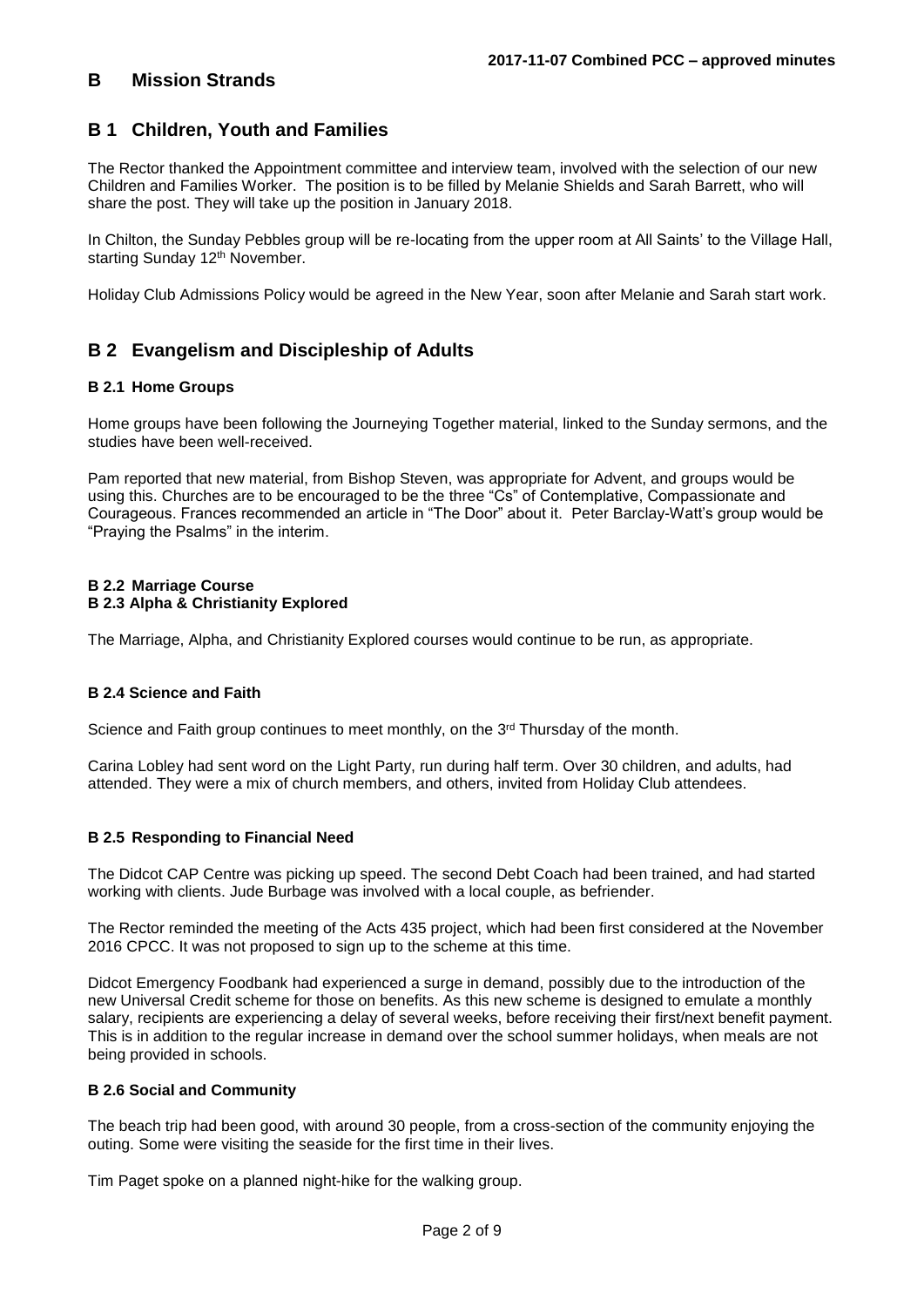Yvonne Sanderson said the lunch after the 11am service in Harwell, a week after Harvest, had been a really good social occasion.

Hazel Benton had received several comments from parishioners that they had wanted to see more fresh produce at Harvest, especially as we are a rural parish.

Carol Pigott suggested that we could have a focus on the Didcot Emergency Foodbank in July, to help them over the summer "spike"

On January 21st there would be a shared meal in Chilton Village Hall, to welcome Melanie and Sarah to their role as the Children & Families Worker.

#### **B 2.6.1 Participation in Harwell Feast and Chilton Village and Harwell Campus Family Fun Day**

Paper K refers.

Jane Woolley had been involved in planning the BBQ for Harwell Feast. Mike Pepper had stood down, and so Jane needed someone to volunteer, and be prepared to assist year-by-year in future.

Harwell Feast committee needed to know if we wanted the marquee for a Songs of Praise event, and also if we wanted to run any stalls. If so, they needed to know how much space to allocate.

Bob Girling had told Liz that the Chilton Fun Day should be happening in 2018. This would be on Saturday  $9<sup>th</sup>$  June, the day of the service at the Harwell Stone (this being the Saturday nearest the 6<sup>th</sup> June.)

There would be 2 weeks between these events in 2018, Harwell Feast being on 28th May; and so the meeting agreed to put on an activity at the Feast, and repeat it at the Fun Day.

Hazel Benton had observed at a similar event in Abingdon that the church stalls with children's activities had received most interest, and Liz commented that Fledgelings activity at the Fun Day had been well received.

#### **Action:**

**Jane Woolley** to let the Feast Committee know that we would need the marquee for Songs of Praise on Sunday 27<sup>th</sup> May, and space for 3 gazebos at the Feast, for the activity.

**Liz Morris** to speak with Bob Girling about doing the same at the Fun Day.

**Jonathan Mobey** to approach the Children & Families Worker, and Carina Lobley of the Science & Faith Group about putting on the activity

Tony Hughes said that the Orchestra was quite well-attended at the moment, so should be available for the Songs of Praise. It was also pointed out that the Celebration Choir should be available for the Songs of Praise.

## **B 3 Pastoral Care**

Pam Rolls reported that the Journeying Together sermons and Home Groups had linked in to Pastoral Care, and one group thought the bible studies gave a new perspective on the well-known stories. The Pastoral Care teams need expanding, especially in Harwell. Pam requested that the details of those parishioners needing home communion over Christmas be passed to the clergy.

The latest Generation Gold service had been well attended, in spite of many regulars being away on holiday. Jan Radford had been missed at that one, but Pam Rolls is looking forward to working with Jan again at the next one, 2.30 pm on 4<sup>th</sup> December in Harwell. The theme would be "Stars".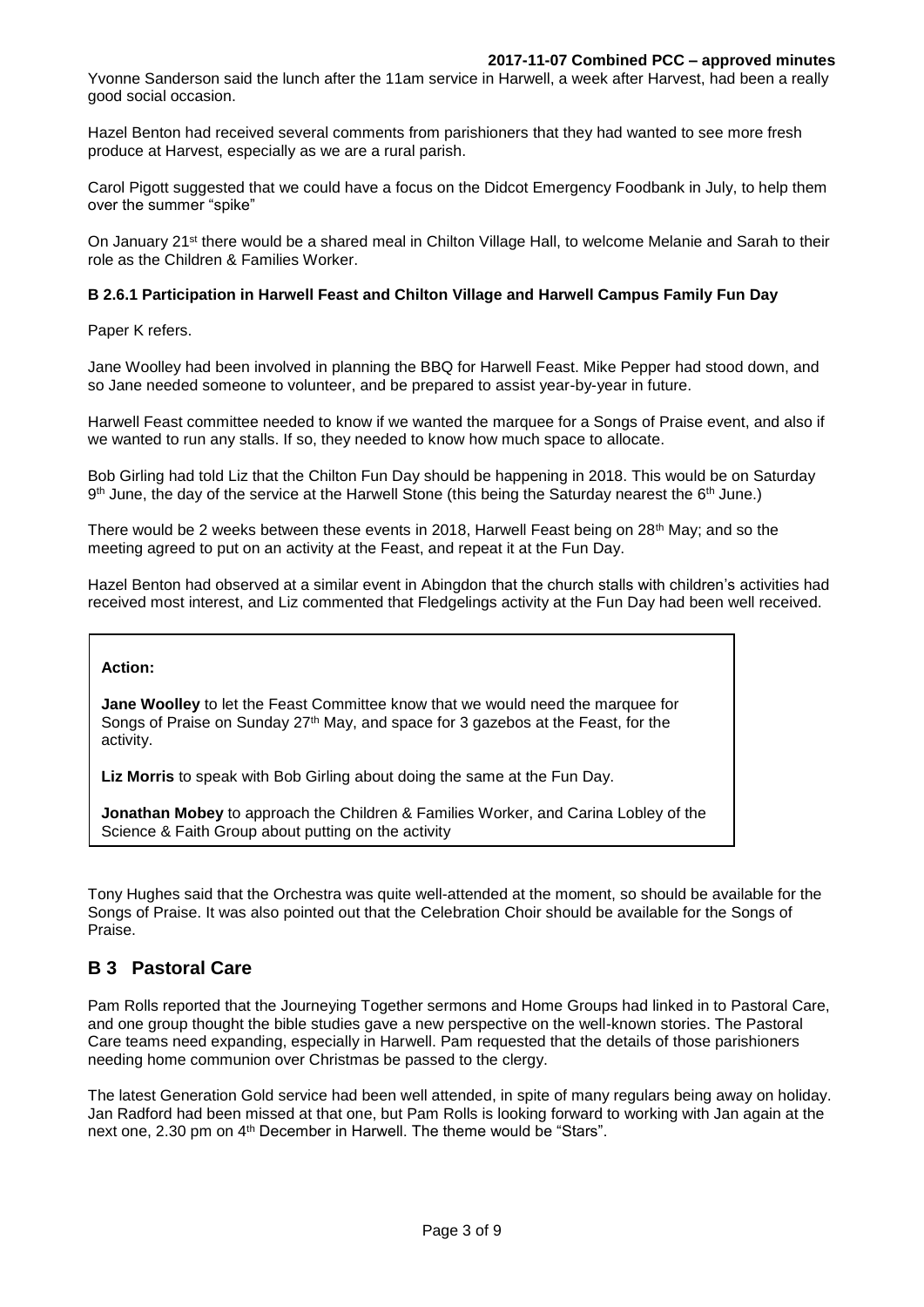## **B 4 World Mission**

Nothing to report.

### **B 5 Worship Services**

A service for All Souls had just been held, and a similar service would be held next year. Invitations had been given to those who had been bereaved during the year, and there had been a lot of visitors at the Harwell service.

The next Sunday would be Remembrance Service, the morning services on Sunday 19th November would have a pastoral focus, and Stewardship would be the focus on 26th November.

Advent and Christmas services would be as usual.

Fresh Expression was on hold until the new Children & Families Workers were in post.

## **C Facilitation and Partnership**

### **C 1 Communications and Operations**

#### **C 1.1 Update and plans**

Paper F refers.

Vicky Johnston explained that this year's Christmas Card will feature the Church of England #Godwithus campaign design on the front and be customised with our own service details inside. Jonathan Mobey explained that the #Godwithus campaign is a series of materials designed to help draw closer "the Crowd" created by key life events such as weddings, funerals and baptisms.

Tim Paget expressed the PCC's thanks to Vicky Johnston for all her work.

#### **C 1.2 General Data Protection Regulation (GDPR)**

Paper A refers.

#### **Delegated authority**

Jonathan Mobey said that it was his understanding that individual PCCs are legally responsible for data protection issues. However, most of the relevant data is held and used at Benefice level rather than at a Parish level. Jonathan therefore suggested that it would make sense if our individual PCCs were to pass a resolution to delegate to the JPCC their data management/compliance responsibilities, much as we have done for Safeguarding and Staffing/Leadership. There was general agreement to this.

**Action: PCC Secretaries** to put the following resolution on the agenda for the January PCC meetings:

*To delegate to the JPCC the PCC's data management/compliance responsibilities*

#### **Data compliance officer**

Jonathan Mobey remarked that the Benefice holds a considerable amount of personal data e.g. those registered on the website, applications for weddings, baptisms, funerals, etc. There is quite a lot of work to do on the data to be GDPR compliant.

Paper A suggests that the Church Administrator could be appointed as Data Compliance Officer for the Benefice, with responsibility for taking the required action. However, this is probably not possible within her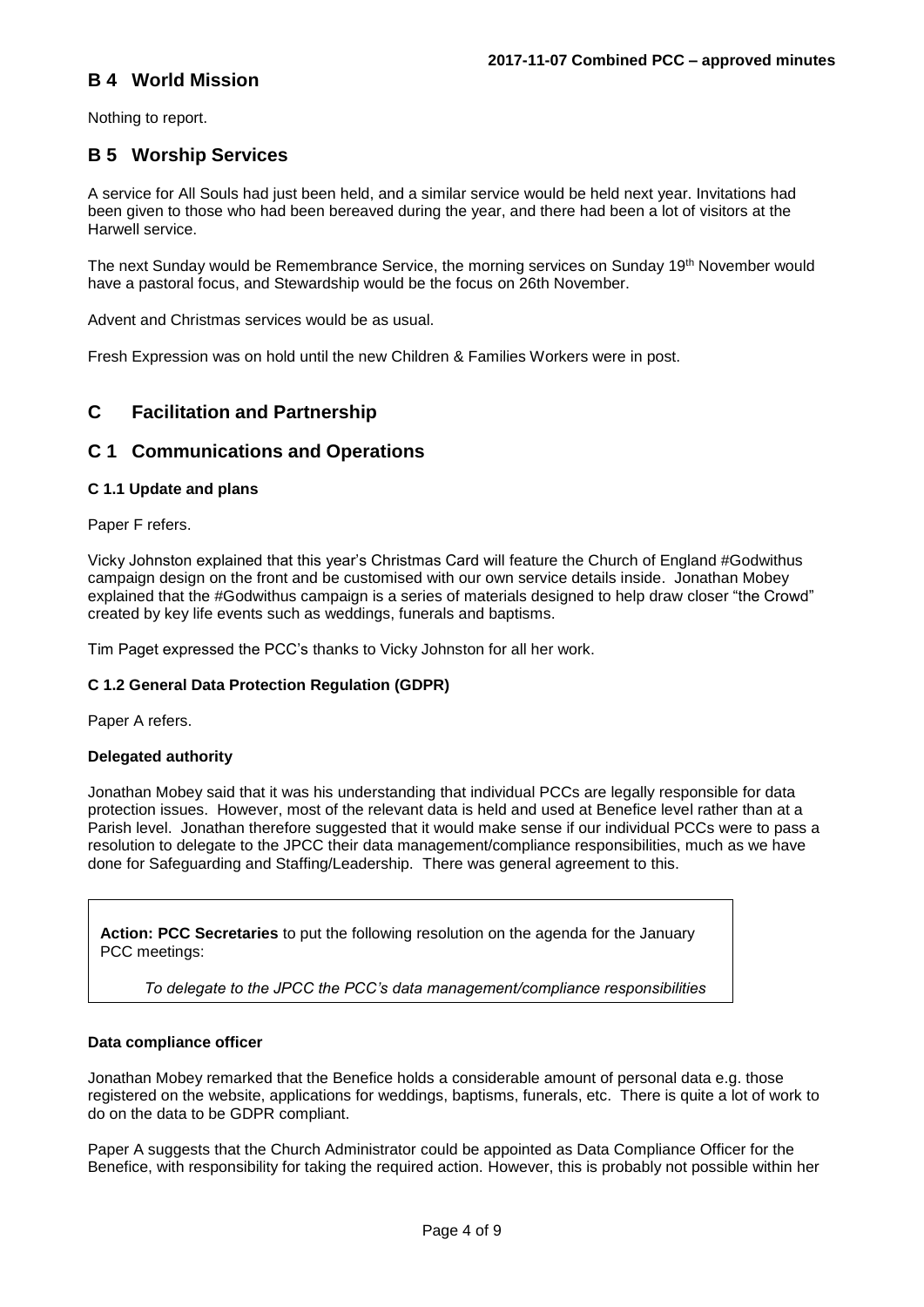#### **2017-11-07 Combined PCC – approved minutes**

current hours. Vicky Johnston is open to the possibility of taking on more hours, perhaps even just for a short time. The other option is to find a volunteer to do it. Tony Hughes suggested one name.

Martin Gibson wondered if it might be better if the person policing the data (the Data Compliance Officer) and the person working with the data most often (i.e. Vicky Johnston) were not one and the same.

Jonathan Mobey said that it is not possible for the JPCC to appoint a Data Compliance Officer until the individual PCCs have delegated data management/compliance responsibilities to the JPCC. Therefore it is not necessary to make a decision today. However, Jonathan suggested that the CPCC could discuss at the end of today's meeting the suggestion of increasing Vicky Johnston's hours to cover GDPR work.

Jane Woolley said that she had received some information yesterday from the Diocese about training sessions on GDPR in January.

### **C 2 Stewardship and Finances**

#### **C 2.1 Update**

Peter Barclay-Watt reported that the Stewardship Committee had met recently. Both churches are projecting deficits for 2017 if we strip out the effect of having the Children & Families Worker position vacant for c.4 months. For example, Harwell is projecting a deficit of c.£8k. In 2018, Parish Share will increase by 4% again.

Money that has continued to come in to fund the Children & Families worker during the vacancy will be held over and those donors advised when their donations have reached the three year mark. Those who have pledged will be contacted to start their giving in January for three years.

St Matthew's has received its first donation from the Friends of St Matthew's (a scheme aimed at the Harwell families in the USA). It was for £100. Peter Barclay-Watt confirmed that the money had been received and that he would arrange to send a thank you.

The Stewardship Committee discussed the importance of promoting giving via legacies and how to facilitate this.

St Matthew's Treasurer and Book-keeper are standing down in 2018 and will need to be replaced.

#### **C 2.2 Parish Giving Scheme**

Papers L & M refer.

Jonathan Mobey explained that the Diocese is promoting this scheme, and it is being rolled out in 17 other Dioceses so far, all of which have seen an increase in their giving as a result.

Peter Barclay-Watt explained that the 2 key advantages are:

- Less Gift Aid work for the Treasurers
- Donors can sign up to automatic inflationary increases, which aids church finances

There is, however, quite a lot of paperwork for the Treasurers to sort out to get donors onto the scheme. Peter Barclay-Watt might approach the Church Administrator for help with this.

Peter Barclay-Watt took, and answered, the following questions about the scheme: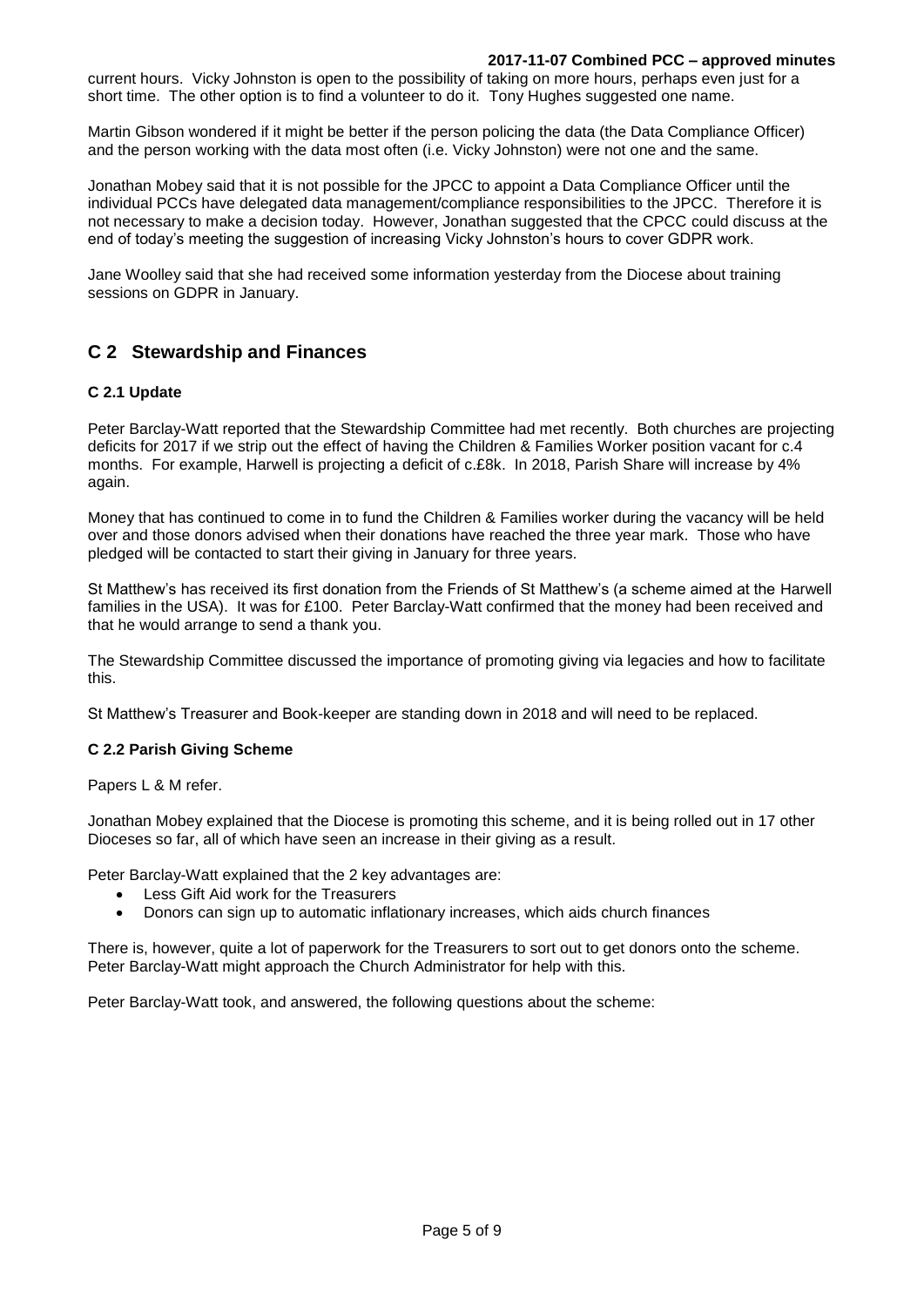| Question |                                                                                                                              | Answer                                                                                                                                                                                                                                                                                                                                                                                                |
|----------|------------------------------------------------------------------------------------------------------------------------------|-------------------------------------------------------------------------------------------------------------------------------------------------------------------------------------------------------------------------------------------------------------------------------------------------------------------------------------------------------------------------------------------------------|
| $1_{-}$  | Does the Diocese pay the<br>organisation which administers<br>the scheme?                                                    | Yes, the Diocese pays centrally, and so effectively a tiny element of<br>the Parish Share will cover this, so all Parishes - whether they use<br>the scheme or not $-$ are paying for it anyway. The scheme<br>administrators sit on the donations for 10 days before passing them<br>on, but on the other hand we will receive Gift Aid monthly rather than<br>quarterly.                            |
|          | 2. If the Diocese were to stop<br>paying for the scheme, do we<br>know how much it would cost us<br>to pay for it ourselves? | No, but Peter Barclay-Watt will try to find out.                                                                                                                                                                                                                                                                                                                                                      |
| 3.       | Can people still donate in cash<br>or by standing order?                                                                     | Yes, no compulsion for donors to sign up. We would encourage<br>people to move on to the scheme, but they don't have to.                                                                                                                                                                                                                                                                              |
| 4.       | How long has it been running?                                                                                                | It started about 18 months ago.                                                                                                                                                                                                                                                                                                                                                                       |
| 5.       | Are there any financial<br>guarantees for the scheme i.e. if<br>it goes bust?                                                | The FAQs section of Paper M states:<br>If insolvency were looming the trustees would be bound to manage<br>affairs to avoid restricted donations being placed at risk. The<br>chances of this are extremely small. PGS is a successful and well-<br>resourced organisation with a proven track record in efficiently<br>administering the scheme.<br>Also, the scheme only has our money for 10 days. |

**Action: Peter Barclay-Watt** to try to find out how much the scheme would cost us if the Diocese stopped paying for it

So that we can try and implement the scheme first thing in January, it was agreed that the Standing Committee of each PCC would vote on the required resolution now, rather than wait until the next individual PCC meetings in January. Standing Committee decisions between PCC meetings are recorded at the next individual PCC meeting.

Jonathan Mobey confirmed that Stuart Gibson (All Saints' Treasurer – absent from this meeting) had indicated that he was in favour of the scheme.

| <b>Resolution</b> | We the Standing Committee of the PCC of All Saints', Chilton request the<br>Parish Giving Scheme to commence operation of the scheme on our behalf. |                 |  |                                                         |                                                                                             |
|-------------------|-----------------------------------------------------------------------------------------------------------------------------------------------------|-----------------|--|---------------------------------------------------------|---------------------------------------------------------------------------------------------|
| <b>Proposed</b>   | Jonathan<br>Mobey<br>(Chair)                                                                                                                        | <b>Seconded</b> |  | Passed by<br>the<br><b>Standing</b><br><b>Committee</b> | Unanimously<br>$(6 \text{ of the } 8)$<br>Standing<br>Committee<br>members were<br>present) |

| <b>Resolution</b> | We the Standing Committee of the PCC of St Matthew's, Harwell request the<br>Parish Giving Scheme to commence operation of the scheme on our behalf. |                 |  |                                                         |                                                                         |
|-------------------|------------------------------------------------------------------------------------------------------------------------------------------------------|-----------------|--|---------------------------------------------------------|-------------------------------------------------------------------------|
| <b>Proposed</b>   | Jonathan<br>Mobey<br>(Chair)                                                                                                                         | <b>Seconded</b> |  | Passed by<br>the<br><b>Standing</b><br><b>Committee</b> | Unanimously<br>(all 8 Standing<br>Committee<br>members were<br>present) |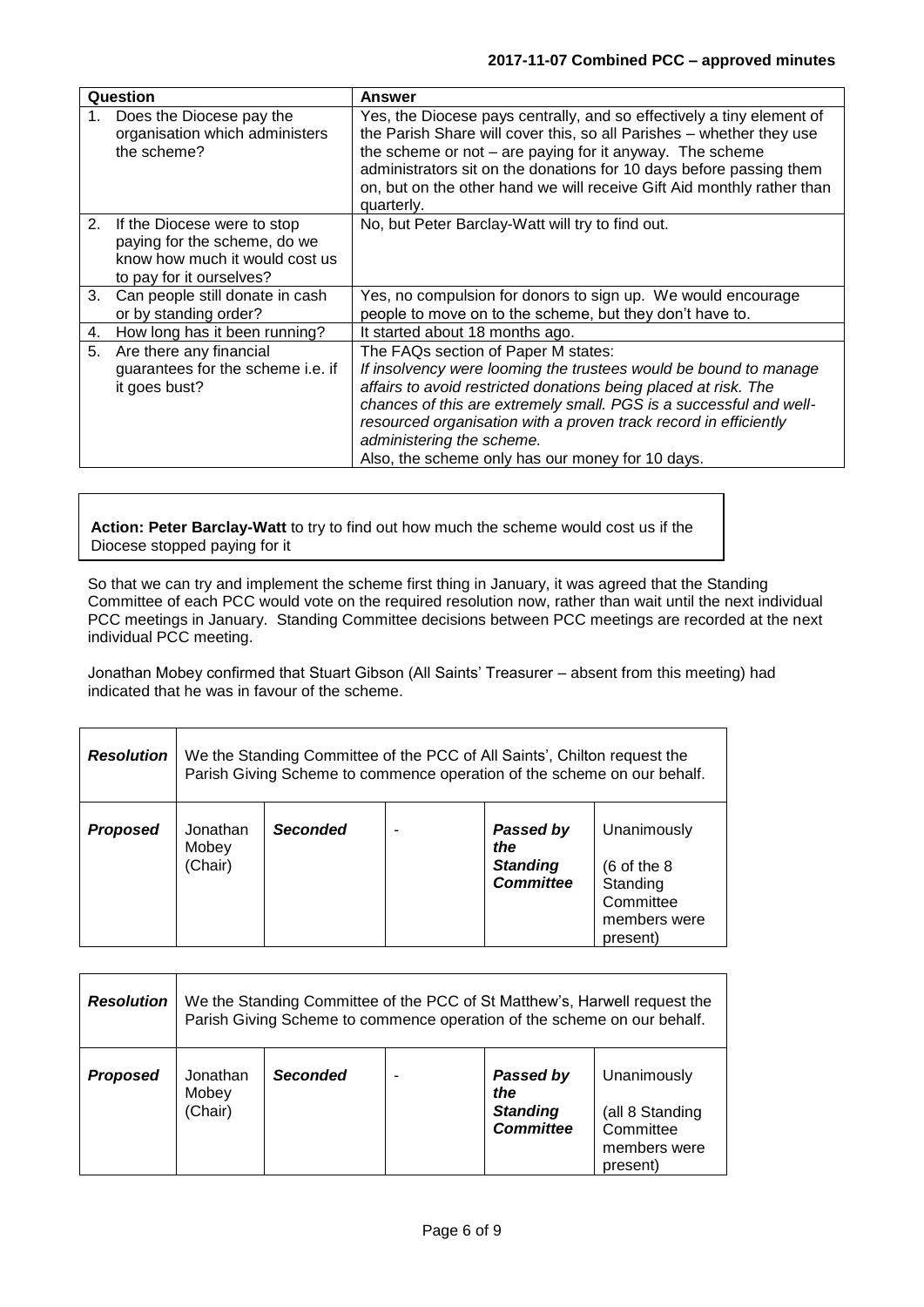It was agreed that the Standing Committee mechanism might also be used at future CPCC meetings where a decision is required by the individual PCCs following discussion by CPCC members – if a strong consensus is evident and if PCC members are comfortable with this (to be decided on a case by case basis). This would avoid delay and repetition at individual PCC meetings.

## **C 3 Safeguarding**

Paper B refers. The key thing to note is that Heather House will need to be replaced as Safeguarding **Officer** 

### **C 4 Staffing and Leadership**

#### **C 4.1 Update and Plans**

Jonathan Mobey reported that the new Children & Families Worker jobshare partners would start on 1 January. Jan Radford is on sick leave and Jean Barton is recovering from surgery. Jan Radford is planning to preach in our churches on Christmas Eve.

#### **C 4.2 Change to the Employment Group's terms of reference**

Paper H refers.

| <b>Resolution</b> | To approve an extension to the remit of the Employment Group by adding the<br>following paragraph to its existing remit:<br>e) and any responsibilities required by the PCC approved policies. |                 |  |                              |                                                                      |  |
|-------------------|------------------------------------------------------------------------------------------------------------------------------------------------------------------------------------------------|-----------------|--|------------------------------|----------------------------------------------------------------------|--|
| <b>Proposed</b>   | Jonathan<br>Mobey<br>(Chair)                                                                                                                                                                   | <b>Seconded</b> |  | <b>Passed by</b><br>the JPCC | Unanimously<br>(11 of the 13<br><b>JPCC</b> members<br>were present) |  |

#### **C 4.3 Complaints Procedure**

Papers I and J refer.

Martin Gibson explained that the notion of a complaints procedure had come out of the Employment Group's work (in terms of how a member of staff could complain about their treatment). The Group had realised that our churches might wish to have a procedure for handling complaints from anyone, not just members of staff.

Jonathan Mobey explained that this is about whether we adopt a formal complaints procedure rather than continue with the informal process we currently have.

Discussion of this item was deferred to the next CPCC meeting.

Jonathan Mobey thanked Martin Gibson and the Employment Group for all their work, and also Hazel Benton for her input.

**Jonathan Mobey and Vicky Johnston absented themselves from the meeting for items C4.4 and C4.5.**  Before he left the meeting, Jonathan Mobey made the point that he donated his GP pay (less expenses) to the Benefice. In Jonathan's mind, this donation pays for much of the Church Administrator's salary. So if he were to stop his GP day, this would have an impact on church income.

#### **Pam Rolls chaired the meeting for items C4.4 and C4.5.**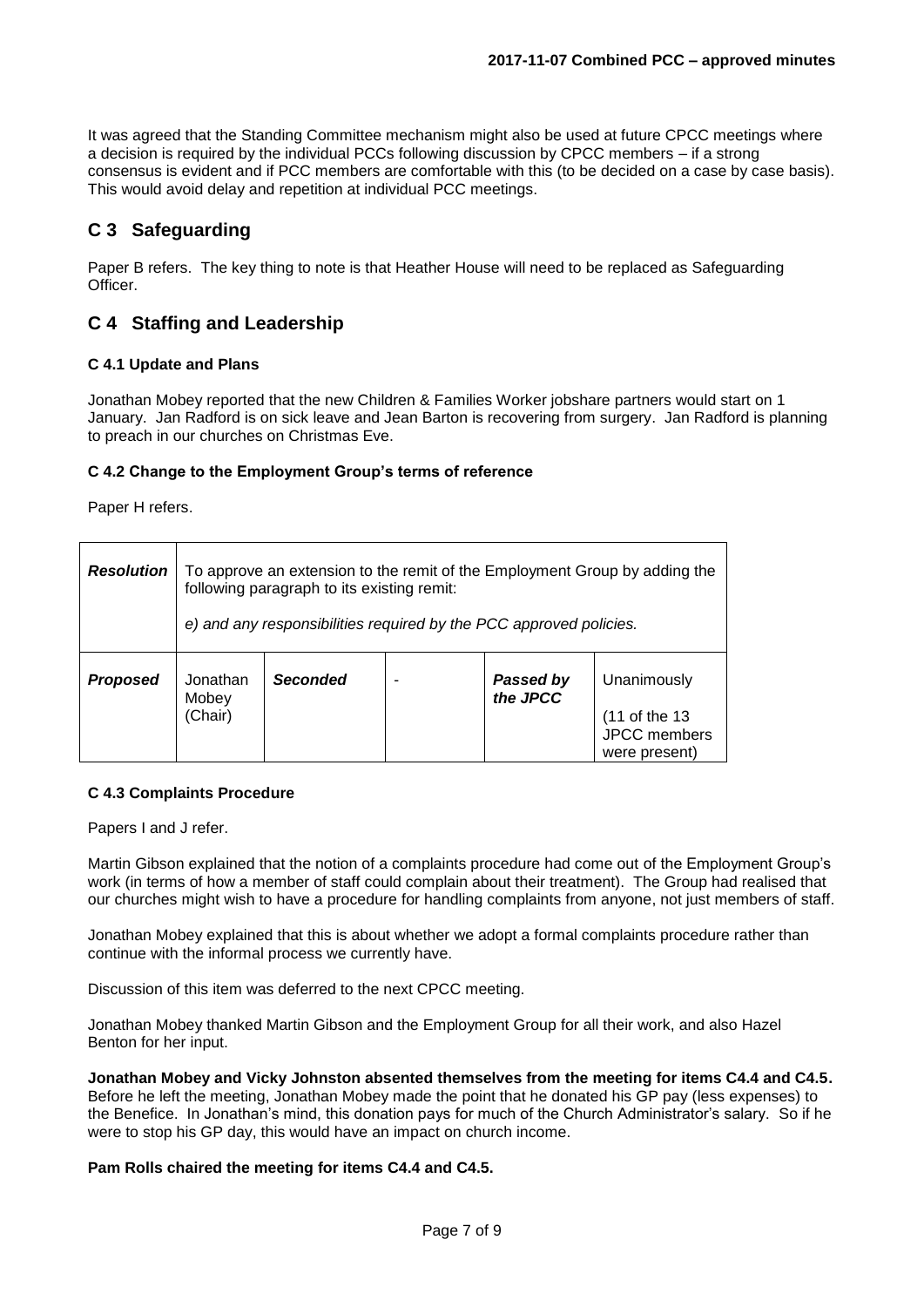#### **C 4.4 Review of the Rector's GP Day**

Pam Rolls reminded the CPCC that the Rector began his work as a GP one day per week three years ago with the Bishop's approval. The arrangement was to be reviewed in due course, so this is what we are doing now.

Pam Rolls acknowledged the importance of the Rector's GP work to his personal satisfaction and to church finances.

Pam outlined her reservations about the current situation, which she has already relayed to the Rector:

- There are various activities or commitments which reduce Jonathan's visibility within Harwell and Chilton communities. One of these commitments is Jonathan's GP day. Other commitments are to do with involvement in "Didcot" issues such as CAP Centre meetings, Deanery meetings, Churches Together in Didcot meetings and Great Western Park meetings.
- The reduction in Jonathan's availability on weekdays means that, to fit around days off, all clergy/leadership meetings have to be on Tuesdays and Thursdays. This tends to mean that meetings on those days have to be rather long to fit in all the items of business.

Pam said that she is not suggesting that the solution is necessarily for Jonathan to give up his GP day. The answer might be for him to re-prioritise how he spends his time on his other available days.

Pam Rolls then opened up the matter for discussion. However, as there was a shortage of time, not every CPCC member was asked for their view.

Several PCC members spoke in support of the Rector continuing with his GP day, on the following grounds:

- To have a second job enriches and invigorates Jonathan's ministry. It broadens his outlook and is healthy. It is healthy for Jonathan to be exposed to the world outside the church community and to have an "escape" from the never ending tasks of church leadership. It is healthy for our churches since it should enhance the effectiveness with which the Benefice pursues its mission.
- Being a GP is not like other jobs where you can put it on hold for a while. You have to keep in practice to remain qualified. It would be a pity if Jonathan's GP registration were to lapse.

Some discussion then unearthed the view that a fundamental issue here might be the extent to which Jonathan is, or is not, visibly involved in pastoral and other activity within our parishes. Jonathan's gifts and strengths are many, varied and obvious, but pastoral activity (in the traditional sense) and casual interactions with individuals are much less evident. It was also suggested that freeing up more of Jonathan's time for pastoral activity might not actually have the desired effect if his natural inclination is to focus on other aspects of his ministry.

It was acknowledged that the financial benefit to the Benefice of Jonathan's GP day is significant, and that its loss would have severe implications. Peter Barclay-Watt, in particular, stressed the need to be realistic about this. Other PCC members, though, were concerned not to make a direct link between Jonathan's GP day, his financial donation to the Benefice, and the employment of the Church Administrator. It was pointed out that in the original discussions of the GP day some care was taken to avoid the impression that the purpose of the 'day release' was financial benefit to the Benefice.

Pam Rolls concluded by stating that she intends to continue discussions with the Rector about how it might be possible to overcome her concerns, taking account of the other comments made.

#### **C 4.5 Paying the Church Administrator extra hours to carry out GDPR work**

Discussion of this item was deferred to the next CPCC meeting.

### **C 5 Wider Church**